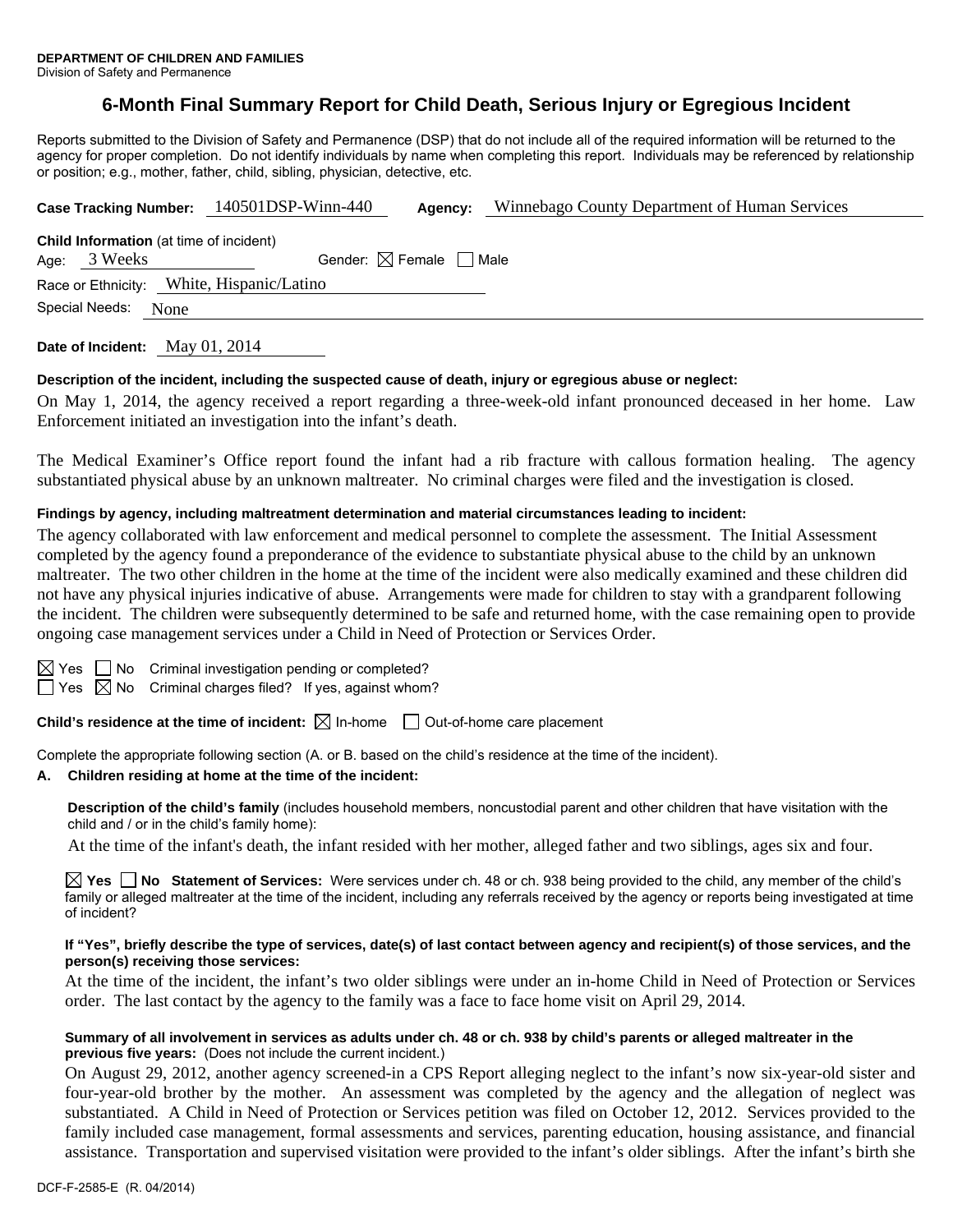was discharged home. The infant's older siblings were returned home on April 30, 2014 and the case remains open to provide ongoing case management.

On July 4, 2014, the agency screened-in a Services Report. The agency offered the family community resources.

**Summary of actions taken by the agency under ch. 48, including any investigation of a report or referrals to services involving the child, any member of the child's family living in this household and the child's parents and alleged maltreater.** (Does not include the current incident.)

(Note: Screened out reports listed in this section may include only the date of the report, screening decision, and if a referral to services occurred at Access. Reports that do not constitute a reasonable suspicion of maltreatment or a reason to believe that the child is threatened with harm are not required to be screened in for an initial assessment, and no further action is required by the agency.)

On May 26, 2010, the agency screened-in a CPS report alleging neglect to the child's now six-year-old sister and four-yearold brother by their mother and father. An assessment was completed by the agency and the allegation of neglect was unsubstantiated and the children were deemed safe. The family was referred to community resources and the case was closed in initial assessment.

On June 21, 2011, the agency screened-out a CPS Report.

On May 22, 2012, the agency screened-out a CPS Report.

On May 25, 2012, the agency screened-out a CPS Report.

On May 28, 2012, the agency screened-out a CPS Report.

On June 1, 2012, the agency screened-out a CPS Report.

On July 4, 2012, the agency screened-out a CPS Report.

On July 4, 2012, the agency screened-in a Services Report. The agency offered the family community resources.

On July 5, 2012, the agency screened-out a CPS Report.

#### **Summary of any investigation involving the child, any member of the child's family and alleged maltreater conducted under ch. 48 and any services provided to the child and child's family since the date of the incident:**

The agency collaborated with law enforcement and medical personnel to complete the assessment. The Initial Assessment completed by the agency found a preponderance of the evidence to substantiate physical abuse to the child by an unknown maltreater. The two other children in the home at the time of the incident were also medically examined and these children did not have any physical injuries indicative of abuse. Arrangements were made for children to stay with a grandparent following the incident. The children were subsequently determined to be safe and returned home, with the case remaining open to provide ongoing case management services under a Child in Need of Protection or Services Order.

### **B. Children residing in out-of-home care (OHC) placement at time of incident:**

**Description of the OHC placement and basis for decision to place child there:**  N/A

**Description of all other persons residing in the OHC placement home:** 

N/A

**Licensing history:** Including type of license, duration of license, summary of any violations by licensee or an employee of licensee or other actions that constitute a substantial failure to protect and promote the welfare of the child. N/A